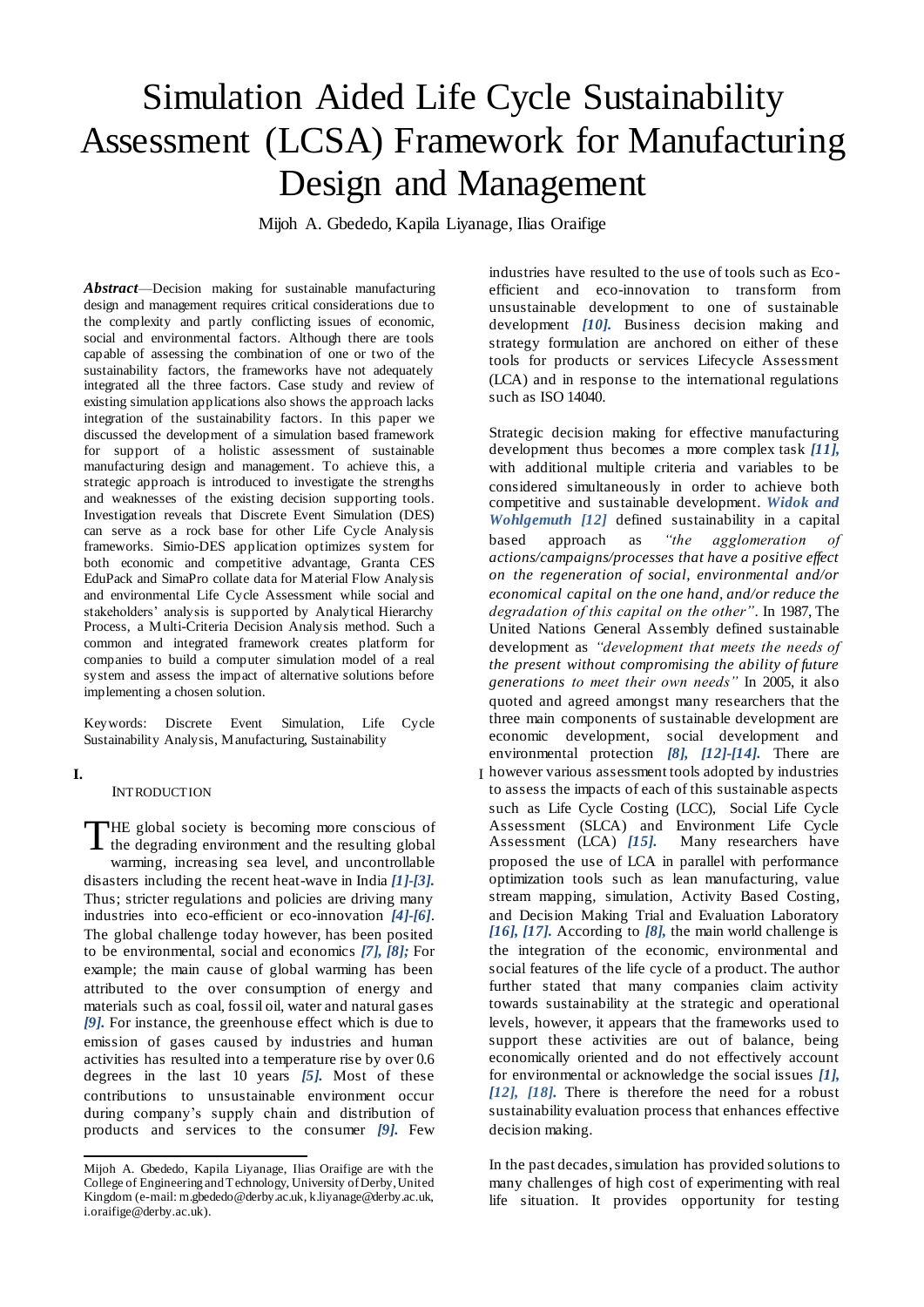different approaches and varying indicator compositions to enhance process flow and achieve potential desired measure before a real life application *[12], [19]*.

Discrete Event Simulation (DES) has been used in manufacturing for optimization of processes and resource usage. In recent years, we experienced various efforts of developer to use DES to achieve sustainable manufacturing. The application of integrated Discrete Event Simulation with LCA (DES-LCA) or DES with Material Flow Analysis as in MILAN software *[19]* promises to resolve environmental and economic factors leaving behind consideration for social factors. This issue is common with many other integrated simulation software due to the difficulty to adequately incorporate all the three sustainability factors, most especially the social aspects into software *[19], [20].* The social indicators are however relatively vast and interdependent on other sustainable factors thus resulting in ineffective sustainability decision making despite effective assessment of other indicators. According to *[14],* there is need for further innovative research and development in the area of Life Cycle Sustainability Assessment (LCSA) to address corporate policy and decision making. LCSA is a proposed integrated framework by researchers to balance and enable assessment and trade-off of the three factors for an effective sustainability decision-making process *[12], [14]*. It has been posited that the main challenge of designing and managing a sustainable manufacturing system is the complexity of interdependent factors and variables to be handled simultaneously *[18], [20].* This research therefore proposed a simulation aided decision making analytical tool for holistic assessment of sustainable manufacturing design and management. The tool will enhance DES-LCA by incorporating MCDA for analyses of stakeholders' and other social interests to enable integrated decision making support method for sustainable manufacturing design and management. As this research is still work in progress, this paper does not aim to present a conclusive approach or methodology; rather, it presents a progressive step towards the development of a holistic analytical LCSA tool.

## **II.** L

## LIFE CYCLE ASSESSMENT (LCA) AND LIFE CYCLE SUSTAINABILITY ASSESSMENT (LCSA)

The concept of life cycle approach to products and services design and its relevance towards achieving a sustainable production and consumption is widely discussed by many researchers. There are currently many frameworks, methodologies, methods, models, and tools that are now available and supported by various policies and regulations for sustainability assessment *[14].* The sustainability factors (Economic, Social and Environment) are however, being addressed separately under three subject areas: Life Cycle Costing (LCC), Social Life Cycle Assessment (SLCA) and Environmental Life Cycle Assessment (LCA) *[15], [21]***.** The latter which is hereafter referred to as LCA is the most widely discussed *[22]* with the perspective of some authors that it also incorporates analysis that addresses economic and social sustainability, while

some researchers argued that there is need to develop an integrated life cycle assessment system in order to confront sustainability issues **[22]-[26].** LCA provides the elements to assess the environmental impacts (waste and emission) of a product throughout its life-span. The ISO 14000 is a process-based LCA, and ISO 14001 of 2004 defined its environmental feature as elements and activities that are capable of interacting with the environment **[27]**. According to **[24],** there are other LCA methods for example, "ecologically based LCA (Eco-LCA) assesses the ecosystems such as water, minerals, and carbon sequestration, Economic Input-Output LCA model is used to assess and understand environmental impact of materials flow within ecoeconomic systems such as Physical Input Monetary Output, and Materials Flow Analysis models". In addition to LCA methodology objective to assess environmental indicators, it is also possible to use LCA to capture life cycle inventory and import the result into a model for process optimization **[25].** Conversely, the challenge with the use of LCA are the difficulty to capture and measure the environmental aspects across a product life cycle, unavailability of life cycle data of a product under design, and lack of standardized weighting methods **[14], [27], [38]**. **Groover [28]** viewed this challenge under manufacturing process as a complex supply chain infrastructure consists of various phases and categories of suppliers, processes, and components of which their full existence might not be comprehended by the end consumer. Environmental LCA is therefore streamlined and interpreted to equivalent high level factors termed Environmental Impact. The Environmental Impact Assessment (EIA) tools such as Ecotax, Ecovalue08, Eco-Indicator95, Eco-Indicator99, Recipe **[29],** LC-Impact, LIME, and Impact 2002+ have been widely discussed and analysed. As in *[30]*, the assessment of economic performances of a manufacturing process is in its matured state, this is due to the application of information technology which provides the necessary support for manufacturers to easily collate key performance indicators in order to assess its economic performances. However, assessment of the environmental and social performances is an ongoing Lchallenge. In the past, through the industrial evolution and development, economic performances are in adversarial relationship to both the environment and the society. Thus, by incorporating environmental and social factors into product design while maintaining a competitive position with economic growth requires level of compromises and trade-offs. *Halog and Manik [24]* identified some indicators for SLCA to be considered during product sustainability assessment. These include: Health and safety, quality of working conditions, impact on employment, education and training, knowledge management, innovative potential, customer acceptance, societal product benefit, and social dialogue.

In the recent years, the subject of Life cycle Sustainability Assessment (LCSA) has emerged and the United Nations Environment Programme (UNEP) and Society of Environmental Toxicology and Chemistry (SETAC) (UNEP/SETAC 2011) under its Life Cycle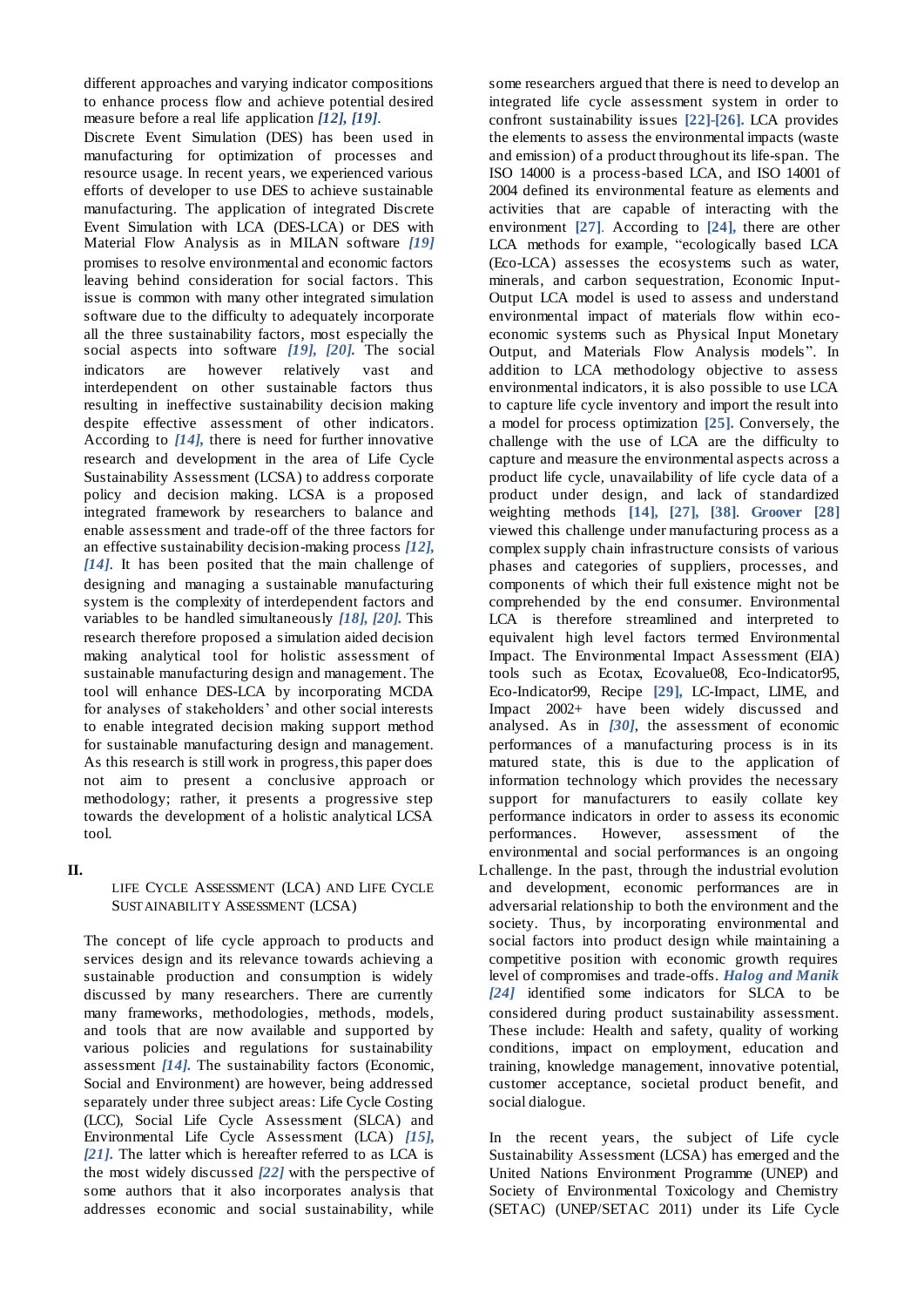Initiative, have published a framework to support the development of holistic LCSA *[14], [22], [31].* The framework provides the platform for scientist from various fields to discuss sustainability subject with a holistic life cycle perspective. Though the initial idea to combine LCA, LCC, and SLCA methodologies into a framework was first postulated by Klöpffer *[32],* the holistic view of LCSA framework refers to the evaluation of the social, economic and environmental impact and benefit of a product or service throughout its life span. *Valdivia, et al. [22]* posited that it is possible to combine LCA, LCC and SLCA to develop a holistic sustainability evaluation tool however; the authors stressed that the results of the evaluation should not be add up as portrayed in classical discipline approach to LCSA model but rather be jointly analysed (Fig. 1.). The field of analytical science or computation science thus becomes apparent in the development of LCSA. *Valdivia, et al. [22]* further states that combining the three methodologies into LCSA have the potential benefits which include cost and risk reduction,

consistency in reporting and effective engagement of the stakeholder. In the special review of *[14],* the authors discussed the state and direction of life cycle approach in the context of sustainability. The authors created an overview of the contribution of some key literatures in respect to the development of appropriate tools for LCSA framework. The authors noted that the enterprises' behaviour of "ability to act on" *[33],* Life Cycle Thinking (LCT) which is an inherent nature of Sustainability Science (SS) *[26]* and Sustainability Analysis *[34]* are vital contributions toward framing a holistic LCSA tool. *Parent, et al. [33]* emphasized on the importance of LCT, LCA and SLCA in sustainable development and observed that SLCA is scarcely discussed under Statistical Process Control (SPC) and the social impact of products on consumer is hardly mentioned. Thus Corporate Social Responsibility (CSR) and their appropriate effort to act on social and customers' demands are vital to sustainable development.



Fig.1 Example of Classical versus Analytical Approach to Life Cycle Sustainability Assessment (LSCA)

## **III.** S

## SUSTAINABILITY SCIENCE (SS) AND LIFE CYCLE SUSTAINABILITY ANALYSIS (LCSA)

In harmony with LCSA development, Sustainability Science (SS) has also been posited as a holistic approach to achieving sustainability *[26].* This method approaches sustainability development from cultural, historic and institutional perspectives. According to *[26],* its emergence compliments the inadequacies in classical disciplines and science approach to the management of sustainability. Application of SS thus made it possible to "scientifically transcend reductionist analysis of classical science through system thinking approach to address sustainability factors within political and sustainability domain" *[26].* One important feature of SS is that LCT and LCA are inherently embedded in it; these factors make it possible to explore dynamic activities and interactions between nature, human activities and the society in order to design a holistic sustainability framework *[14], [26]. Guinée, et al. [34]* expressed the ideology of LCSA (Life Cycle Sustainability Assessment) framework with a similar concept termed Life Cycle Sustainability Analysis (LCSA). This new framework better described the jointly analytical requirements of the combined LCA, LCC and SLCA methodologies. Sustainability Analysis

S is core to SS and it interchangeably used with Sustainability Assessment in some literatures *[14], [33].* According to the observation of *[26],* on the analysis of these two frameworks against SS criteria for addressing sustainability; the authors noted that, LCSA (Assessment) failed to consider the mutual interaction amongst the three sustainability pillars hence, devoid of holistic understanding of the system under consideration however; LCSA (Analysis) framework overcame this inadequacy through an integrated approach. *Sala, et al. [26]* also summarised the development of sustainability analysis framework as characterised by transdisciplinary, holistic and system wide approach. According to the authors, it is a "shift from multitowards trans-disciplinary; multi-scale (temporal and geographical) perspectives; and better involvement and participation of stakeholders". This research aims to deploy the capabilities of both SS and LCSA (Analysis) with the view of systemic and analytic approach to sustainability. This approach to sustainability is a LCT based that incorporates various sustainability assessment methodologies, methods and tools to analyse the interactions of sustainability factors and to evaluate their sustainability within a defined domain. Fig. 2 is the high-level view of the proposed analytical model, we aimed to disintegrate the various factors through cause and effect analysis and able to capture the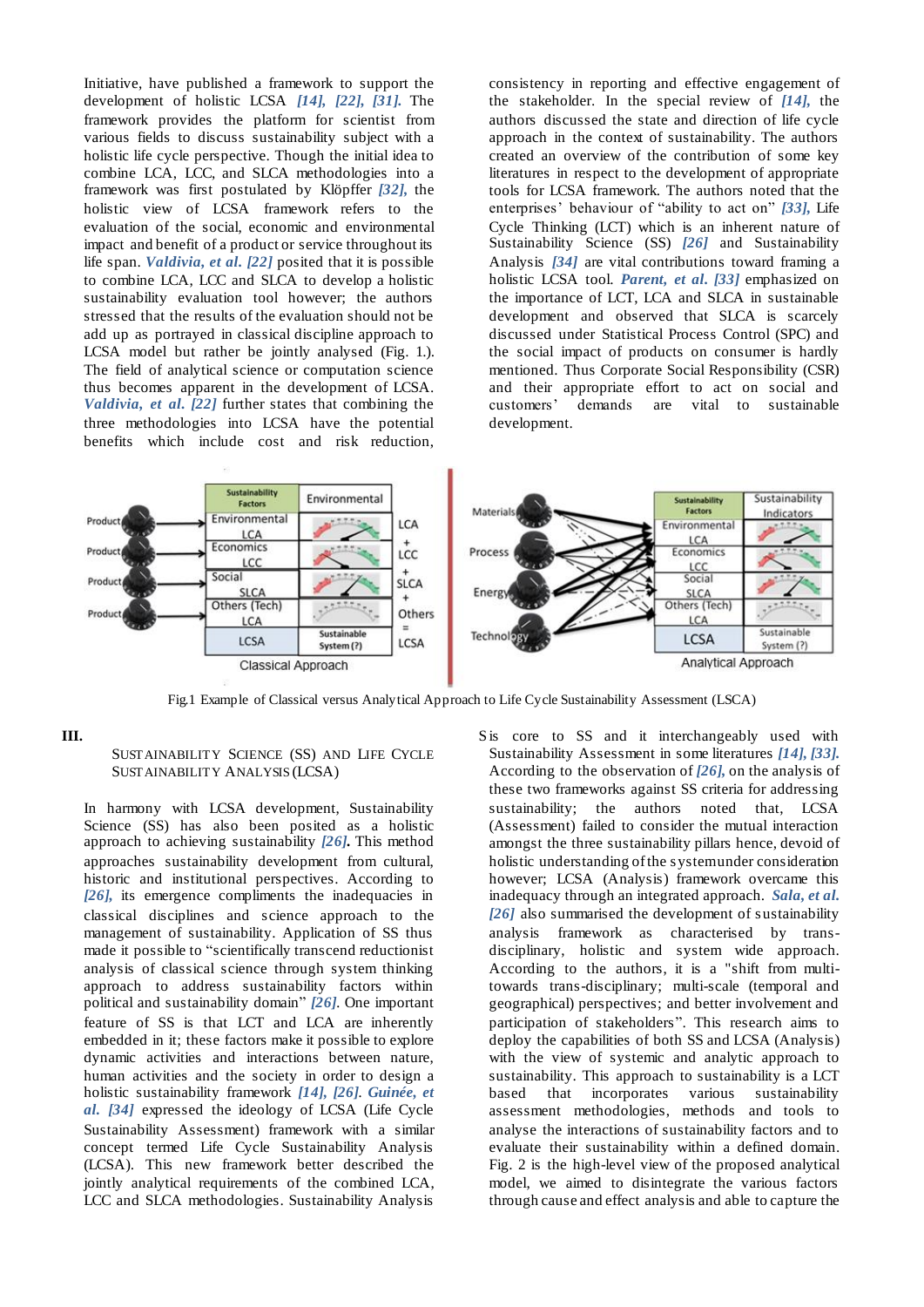life cycle inventories in order to evaluate the sustainability indicators within the defined assessment boundary. *Sala, et al. [26]* highlights key sustainability development principles as "Precautionary principle; Irreversibility, Regeneration, Substitutability, Critical Loads/carrying capacity, Holistic approach, Polluter pays, Future generations, Good governance (subsidiarity, Proportionality and Public Participation)". While there is full consideration for all the principles, our research is in particular, aimed to incorporate holistic approach and good governance into the proposed model. In our introduction we mentioned how DES will provide the necessary platform for integration and analysis of the three sustainability factors. DES is

widely accepted tool for evaluating and improving systems behaviour however, the existing commercially available DES does not include environmental and social factors in its modules.We are still evaluating the strengths of Simio-DES software to provide the capability of incorporating environmental and social factors nevertheless, we have viewed our approach as a step forward towards achieving the analytical requirements for a holistic sustainability development. MCDA is proposed for analysis of various stakeholders' interest and to capture the social indicators, it will also provide the framework for interpreting the analysis results which involves value choices *[14].*



Fig.2 Simulation-Based Conceptual Model for Life Cycle Sustainability Analysis (LCSA)

#### **IV.** S

#### SUSTAINABILITY ASSESSMENT SCOPE AND BOUNDARIES

The challenge of having large data, and or lack of necessary data and information that cut across a product life cycle pose restriction in conducting an effective LCA. The system thinking approach to sustainability development involves understanding of the interdependences of the sustainability factors, the trade-off requirements amongst the sustainability pillars, and the occurrences of known or unknown desired or undesired consequences *[14]. Guinée, et al. [34]* have posited the need for comparative analysis of the options to avoid unintended negative consequences and to proactively optimise positive impacts in the aid of achieving sustainability objectives. The scope of the life cycle of a product under assessment could sometimes span combination of geographical coverage, time frame, activities, connecting mechanism, and Stakeholders or participating actors thus, making it complex to capture the required data. As in *[14]*, the geographical scope of LCA can range from global to continental, country, regional, and up to the local scale.

In addition, under this scope, there could be geopolitical and regulatory implications. The complexity of this challenge is partly addressed by well accepted boundary classification such as "cradle to grave", "cradle to gate", "gate to gate", and "gate to grave". These strategic

boundaries' definitions addresses and limit the extent of Stime coverage, activities involved and actors to be considered to a considerable and practicable scope for assessment. Another challenge that associates with lack of data during sustainability assessment is the inability to influence top players in the supply chain *[30].* Data identification and collection process could be overwhelming and having inefficient data can cause a serious delay and restriction during development of a simulation model *[39]*. It is therefore necessary to define to what extent an assessment can look outside the assessment domain for a particular product or service under design.

Another interesting subject of scope of sustainability development is: "what is to be sustained?", "what is to be developed?" and the relationship between both *[26].* The level of scale or scope is a function of the defined assessment boundaries since the perception of sustainability varies by geopolitical scale and time frame. Part of the challenge of the conflict in the performance evaluation of the sustainability factors are anchored on different perspectives of what the scope of the assessment is. According to *[26]*, these differences in ideology are reflected in the various adopted weighting schemes in sustainability evaluation. The authors gave further examples of what to be sustained under "Nature as: Earth, Biodiversity, Ecosystems; Life Support as: Ecosystem Services and functions, Biotic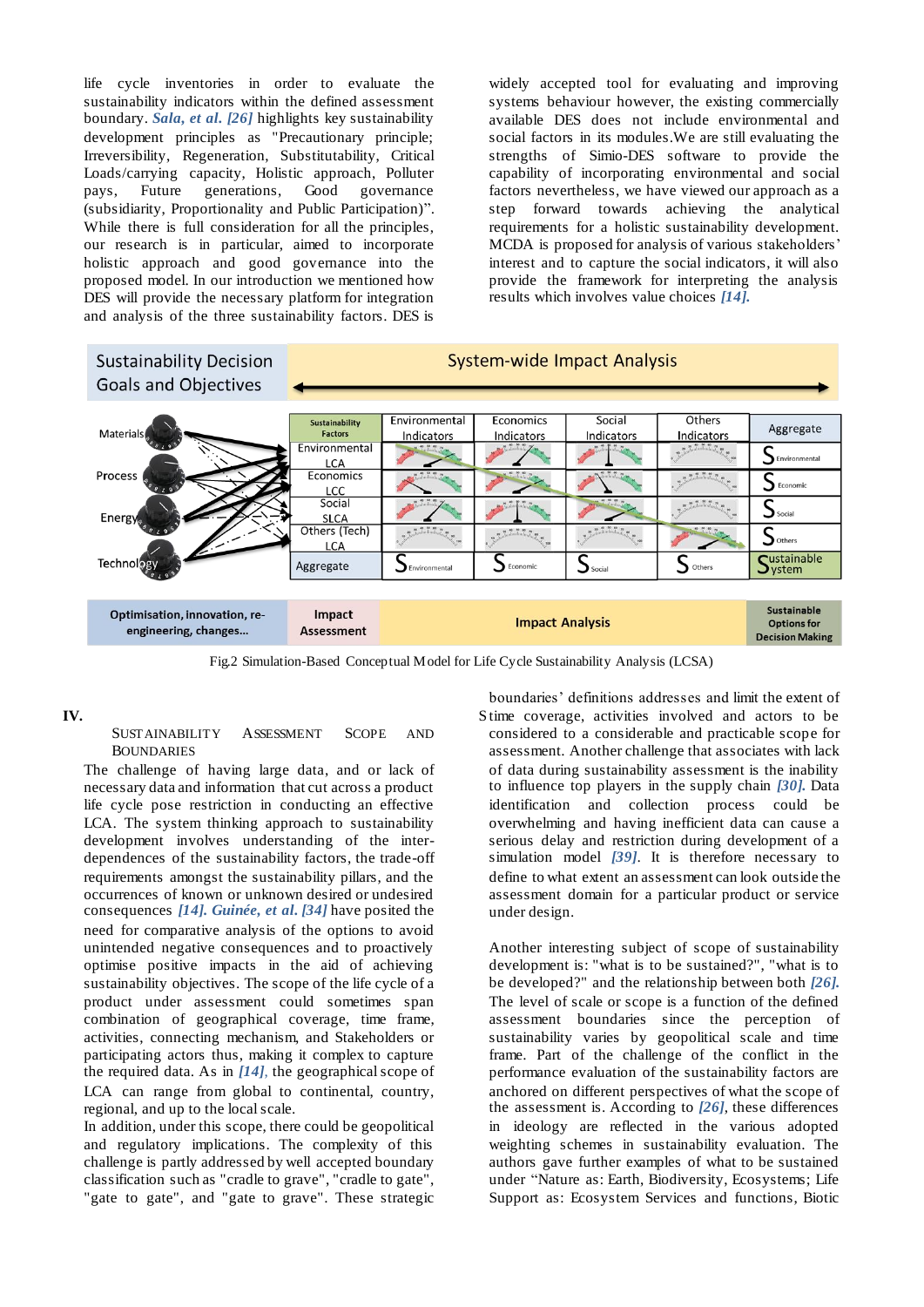and abiotic resources, Environment; and Communities as: Culture, Groups, and Places. Examples of what to be developed under People as: Health, Life expectance, Education, Equity, Equal Opportunity, Security, Safety, Well-being; Economy as: Employment, Decent work, Dignity of workforce, desired consumption, Technology and transportation. Society as: Institutions, Social

Capital, States, and Regions". For this stage of the research, we proposed a strategic approach for the development of a simulation based impact analysis frameworks that support sustainable manufacturing decision making by defining and taking the following steps:



Fig. 3 Sustainable Manufacturing System Gate-to-Gate Boundary

**V.** P

## PROPOSED FRAMEWORK FOR SUSTAINABILITY ANALYSIS

Gate-to-Gate approach was mostly used when there was no factual or literature information to study *[35]* however, it has been repeatedly used recently in manufacturing process such as to study environmental impact of temperature change *[25], [36]. Puettmann and Wilson [37]* also used gate-to-gate approach to conduct a study of life-cycle inventory for the production of glued-laminated timbers. *Jacquemin, et al. [25]* in their review of application fields dealing with LCA, identified four researchers who used gate-to-gate approach in the last decade. In this research, we adopted gate-to-gate approach as shown in Fig. 3. The gate-togate boundary definition limits the scope of decision and minimised the issues of LCA data. It is a progressive approach to achieve complete life cycle sustainability analysis of products or services. In our future research, we aimed to progress from **gate-to-gate** to *cradle-to-gate, gate-to-grave and cradle-to-grave*. The cradle-to-grave will represent an all integrated analytical model that incorporates data from different stages of the product life cycle.

The definition of goal and scope is critical to

P conducting effective simulation-based sustainability analysis; it provides the necessary guide for collection and collation of modeling data. We are currently examining the strengths and weaknesses of various tools capable to capture appropriate environmental, social and economic data of the product or service to be assessed. LCA application software such as CES EduPack, SimaPro, Eco-Indicator99, Recipe and MCDA methods are under review with the aim to evaluate their capabilities to capture the model data. The framework of the proposed procedure is depicted in Fig. 4. The DES-Simulation model provides the necessary links between the model database (known or captured data) and the sustainability indicators (the desired to know information). The sustainability indicators provide alternative sustainable options with measurable information about how sustainable are combinations of input data. The research aims to deploy Simio-DES software into the framework for integrated analysis with strategic optimization, innovation, substitution, and or process re-engineering. The result of the analysis will provide combination of competitive and sustainable options that can support decision making.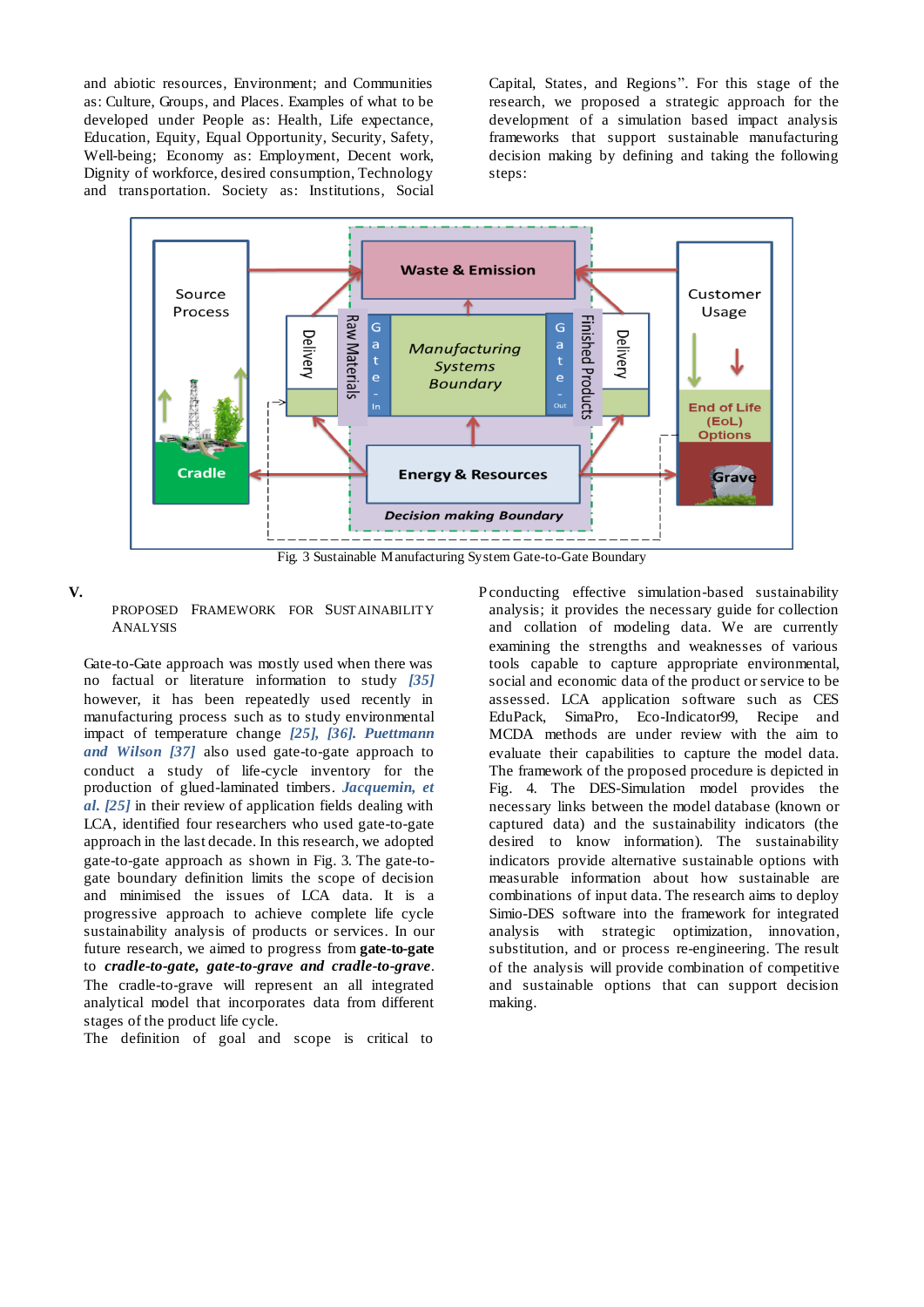

Fig.4 Integrated Framework for Sustainability Analysis

## **VI.** C

## **CONCLUSION**

Sustainability development has evolved from inefficient life cycle assessment of individual sustainability factors into a holistic, integrated analytic Life Cycle Sustainability Analysis (LCSA) that requires contributions from various fields of discipline including analytical and computational science. This research reviewed different challenges including scope and boundary definitions which often extend the data of a product life cycle beyond understanding of the end customer. We have proposed in this research a boundary strategy that could resolve the issues of unavailability of data that inhibit effective sustainability assessment. Further, the approach is to combine discrete event simulation with multi-criteria decision analysis tool to analyse various input data from both competitive and sustainability aspects within a defined boundary. The findings of this research will serve the basis for further work: it aims to model and gather discrete changes in the life cycle of a selected product and investigate the impact of the changes and the effects on decision making in a sustainable oriented manufacturing design. The outcome of the analysis would underpin the development of a simulation aided decision making tool for sustainability practitioners.

#### **REFERENCES**

- [1] S. Takata, F. Kimura, F.V. Houten, E. Westkämper, M. Shpitalni, D. Ceglarek and J. Lee, "Maintenance: changing role in life cycle management" CIRP Annals - Manufacturing Technology Volume 53, Issue 2, 2004, Pages 643–655
	- [2] H. Anthony and M. Yosef, "Advancing integrated systems modelling framework for life cycle sustainability Assessment". Research Group for Industrial Ecology, LCA and Systems Sustainability (IELCASS), School of Forest Resources, University of Maine, Orono, ME 04469, USA", 20113(2), 469-499; doi:10.3390/su3020469
	- [3] BBC News. "India heat wave eases after nearly 1,700 deaths". 29 May 2015 http://www.bbc.co.uk/news/world-asia-india-32926172 (Accessed 26/11/2015)
	- [4] WBCSD, "Vision 2050: The new agenda for businesses" World Business Council for Sustainable Development (WBCSD). (2010) [http://www.wbcsd.org/vision2050.asp](http://www.wbcsd.org/vision2050.aspx)x
	- [5] E. Baroulaki and A. Veshagh, "Eco-innovation and product design and innovation for the environment". Proceedings of the 14th CIRP on life cycle Engineering, Waseda University, Tokyo, Japan, June 11th-13th, 2007.
	- [6] J. Pekka, Korhonena, and L. Mikulas, "Eco-efficiency analysis of power plants: an extension of data envelopment analysis". European Journal of Operational Research: Volume 154, Issue 2, 16 April 2004, Pages 437–446
	- [7] F. Jovan, E. Westkamper and D. Williams, "The manu-future road: towards competitive and sustainable high-adding-value manufacturing". 2009 ISBN 978-3-540-770114 Springer – Verlag Berlin Heidelberg
	- [8] I. Mastoris, "Towards a framework of products life cycle sustainability assessment (LCSA)". The ESPRC Centre for Innovative Manufacturing in Industrial Sustainability Institute for Manufacturing, University of Cambridge 2011
	- [9] B. Willard, "The business case for sustainability". International Student Energy Summit University of Calgary. June 13, 2009. www.sustainabilityadvantage.com
	- [10] S. Peter, K. Andreas, D. Brigitte, W. Rolf, Z. Winfried, S.